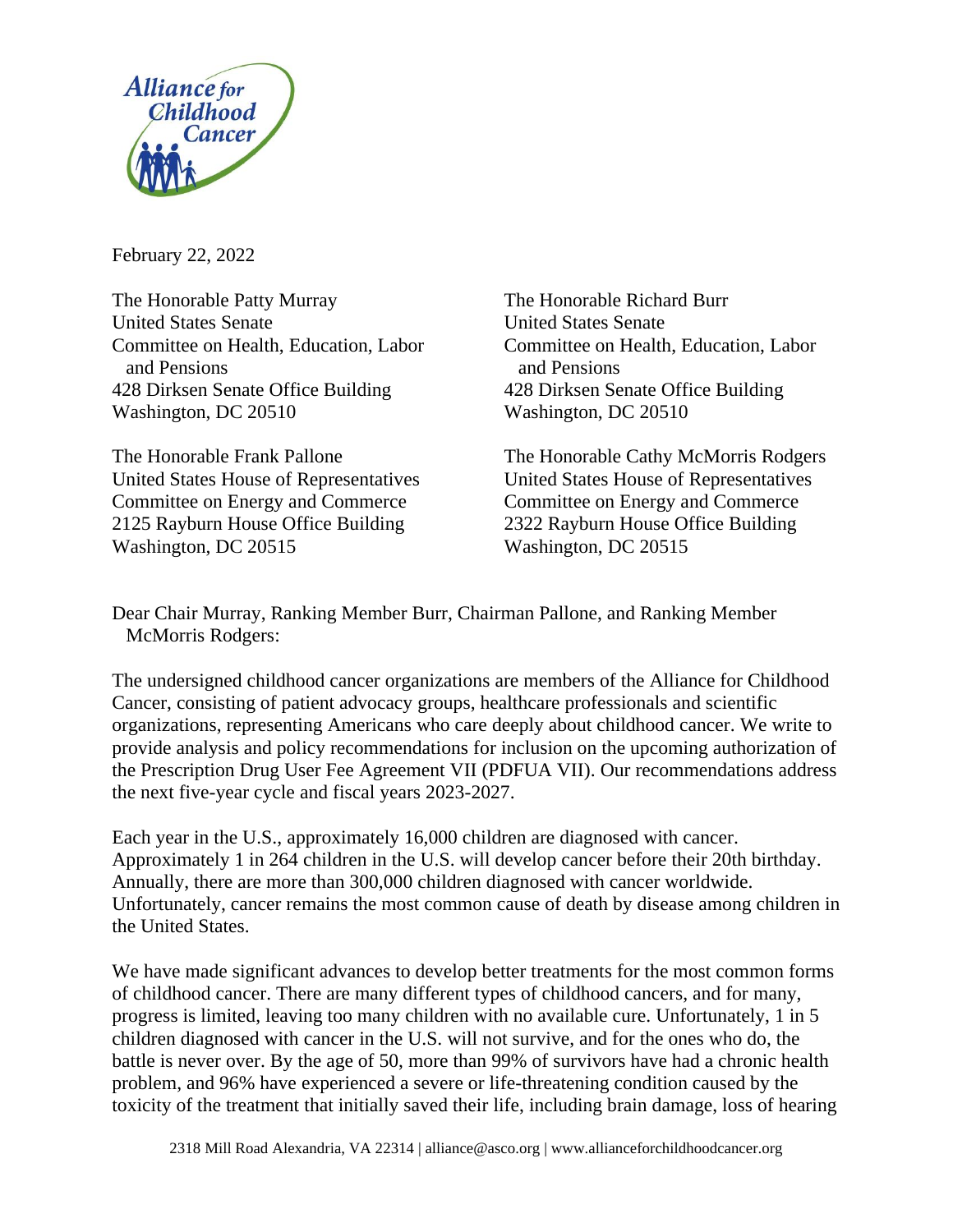

and sight, heart disease, secondary cancers, learning disabilities, infertility and more. By the time a child in treatment for cancer today reaches the age of 50, we want these statistics to be far less grim.

The pharmaceutical industry is market-driven, and as such, there is more incentive to develop drugs for certain diseases than others. Childhood cancer provides little market incentive for the pharmaceutical industry to develop pediatric oncology drugs because the population of those impacted is comparatively small. Therefore, current treatments for children were developed decades ago for adults and were not based on modern understanding of the biology of pediatric cancers. With these challenges in mind, the Alliance for Childhood Cancer puts forward the following policy recommendations:

## **Recommendation 1: Ensure the Successful Implementation of the RACE for Children Act Through Appropriate FDA Resourcing**

The Research to Accelerate Cures and Equity (RACE) for Children Act ("RACE Act"), passed in 2017, went into effect August 2020. The RACE Act amended the Pediatric Research Equity Act (PREA) so that FDA could require companies to conduct pediatric evaluations of new adult cancer drugs and biologics whose molecular targets are substantially relevant to pediatric cancers. Prior to passage of the RACE Act, PREA in effect excluded almost all oncology drugs from pediatric testing because cancers were understood by their location in the body (e.g., breast, prostate) and considered not relevant to children's diseases.

If FDA determines that a product is directed at a molecular target that is substantially relevant to the growth or progression of a pediatric cancer, sponsors of adult oncology drugs seeking FDA approval may be required to conduct RACE Act studies as specified in pediatric study plans (PSPs). To meet the implementation of the RACE Act, FDA must respond rapidly and effectively to: (1) the increase in the number of oncology agents in sponsors' pipelines that require pediatric discussion and planning in Early Advice Meetings as well as later initial Pediatric Study Plans (PSPs); (2) the increase in the potentially multiple pediatric cancer evaluations for a single oncology product; (3) and the growing number of Cluster Calls and Common Commentaries, FDA's mechanisms critical for coordinating global pediatric oncology clinical trials (necessary because eligible patient populations shrink with the discovery of molecular subgroups of disease).

Ensuring that sufficient resources are allocated to FDA's pediatric activities authorized under the RACE Act is essential to the effective implementation of the RACE Act. Congress must critically assess the user fee agreements between FDA and industry to ensure that they are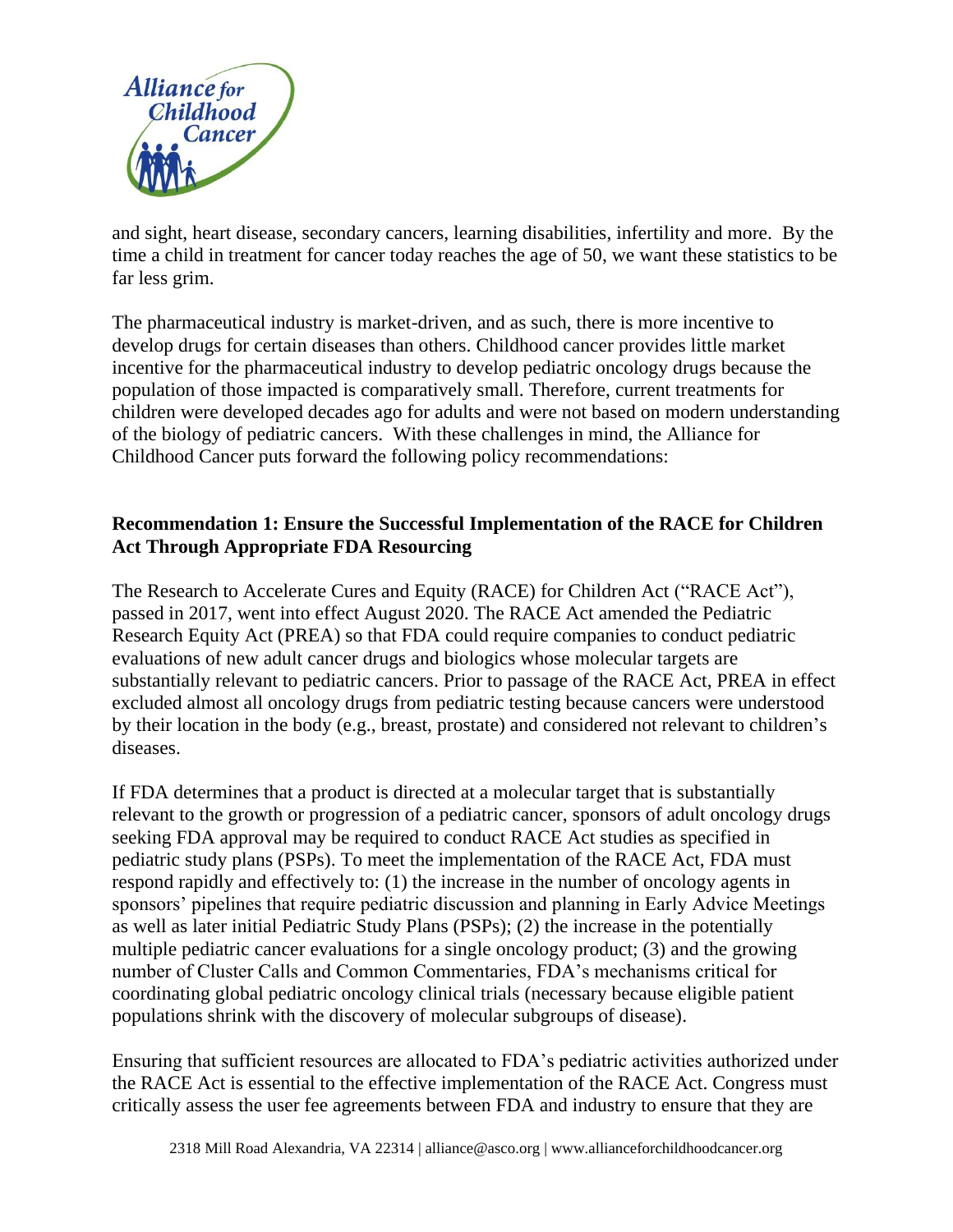

sufficient to adequately resource the considerable workload required. Congress should also provide appropriate oversight over the implementation of RACE Act to ensure that it is efficient, timely, and effective.

## **Recommendation 2: Congress Must Ensure that RACE Studies are Completed on Time**

While PREA and RACE are premarket requirements, under the law, sponsors are permitted to request a deferral allowing them to submit pediatric studies after a drug is approved for adults. However, when sponsors do not complete required studies by the deadline specified in the deferral or deferral extension, FDA's existing authorities to enforce these deadlines have proven insufficient. In 2012, PREA was amended to require FDA to issue and publicly post non-compliance letters to companies that have failed to submit their assessments on time. The law was also changed to allow FDA to extend deferral deadlines for good cause, meaning that sponsors with reasonable delays are not included among those that receive noncompliance letters.

The issuance of non-compliance letters has unfortunately not resulted in the completion of delinquent pediatric studies, and many required studies are still outstanding after being years overdue.<sup>1</sup> While this problem has yet to impact RACE Act studies since deferral deadlines for those products have not yet been reached, it will inevitably affect RACE Act studies in the coming years. FDA is allowed to assess civil monetary penalties for late post-market study requirements for adults, but the law currently forbids FDA from doing the same for children. This is an inequity that must be addressed.

## **Congress should address the problem of delinquent pediatric studies now to ensure that it does not later become a problem with RACE Act studies. FDA needs the authority to penalize companies that do not complete their required pediatric studies.**

Additionally, delays can result when sponsors request deferrals of required studies under PREA. While deferrals may legitimately be needed in many cases, we must ensure that deferrals are appropriate and do not unnecessarily delay the development of critical information for pediatric cancer research community and timely access to potentially lifesaving products.

<sup>&</sup>lt;sup>1</sup> [https://www.fda.gov/about-fda/center-biologics-evaluation-and-research-cber/prea-non-compliance-letters;](https://www.fda.gov/about-fda/center-biologics-evaluation-and-research-cber/prea-non-compliance-letters) [https://www.fda.gov/drugs/development-resources/non-compliance-letters-under-505bd1-federal-food-drug-and-cosmetic-act;](https://www.fda.gov/drugs/development-resources/non-compliance-letters-under-505bd1-federal-food-drug-and-cosmetic-act) [https://www.fda.gov/about-fda/center-biologics-evaluation-and-research-cber/prea-non-compliance-letters;](https://www.fda.gov/about-fda/center-biologics-evaluation-and-research-cber/prea-non-compliance-letters)  [http://web.archive.org/web/20150608194838/http://www.fda.gov/Drugs/DevelopmentApprovalProcess/DevelopmentResources/u](http://web.archive.org/web/20150608194838/http:/www.fda.gov/Drugs/DevelopmentApprovalProcess/DevelopmentResources/ucm343203.htm) [cm343203.htm](http://web.archive.org/web/20150608194838/http:/www.fda.gov/Drugs/DevelopmentApprovalProcess/DevelopmentResources/ucm343203.htm)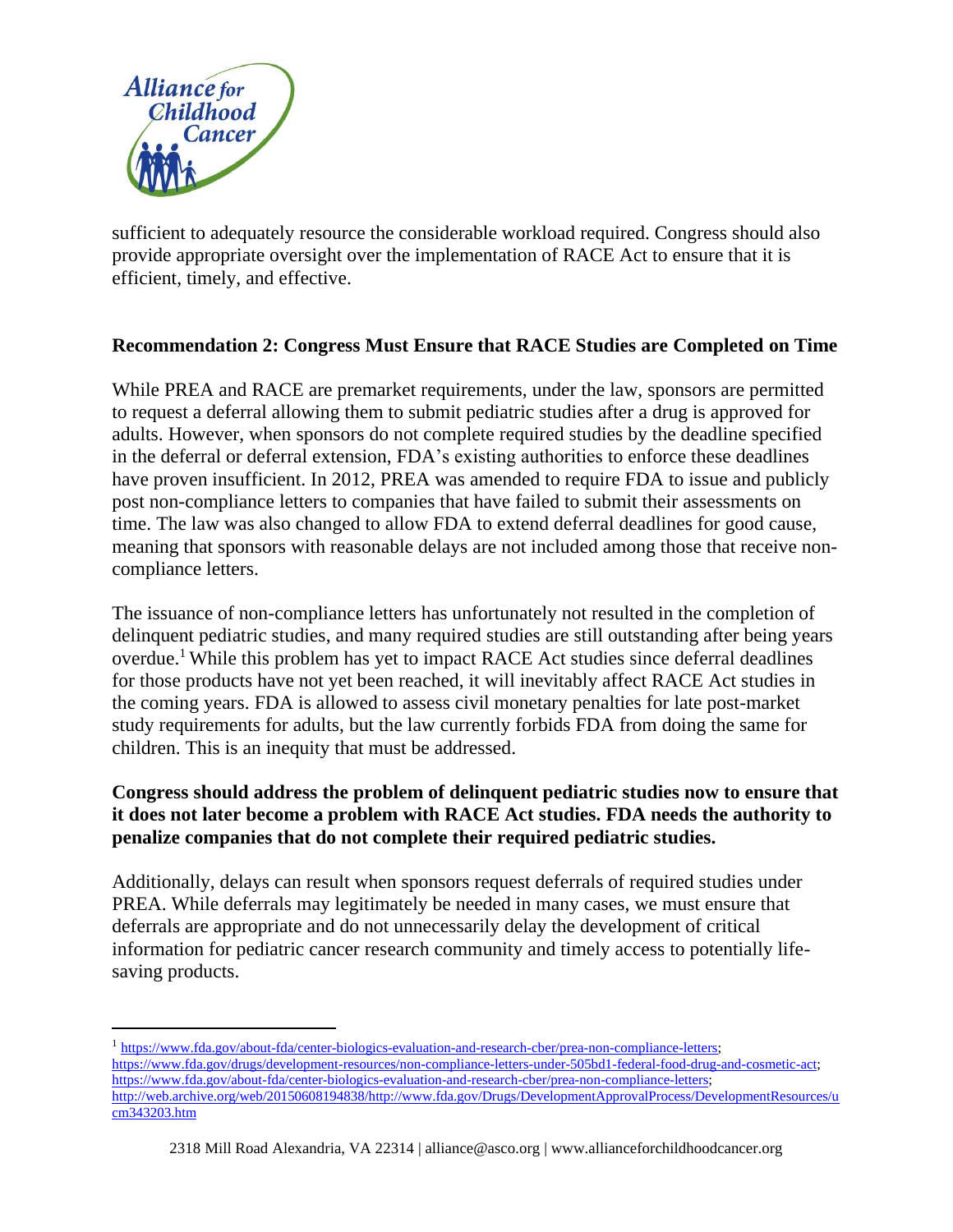

Congress should require FDA to assess the appropriateness of deferrals for RACE Act studies as well as compliance with RACE Act deadlines through the reporting requirement authorized under Section 508 of the Food and Drug Administration Safety and Innovation Act.

# **Recommendation 3: Authorize a New Public-Private Partnership to Develop Drugs for Rare Pediatric Cancers**

Many rare pediatric cancers have molecular and genetic characteristics that are unique to children, such as tumors with gene fusions, embryonic tumors, germline tumors and many brain tumors. Developing new therapies for such rare cancers is unlikely to offer companies economically beneficial opportunities, leaving children with rare tumors with no therapeutic options. The RACE Act requires pediatric assessments only for those new agents in development for adults' cancers when they are molecularly relevant to a childhood cancer.

A new public-private partnership (PPP) would drive and catalyze the scattered resources in academia, the nonprofit sector and industry to assume responsibility for conducting pediatric oncology drug development programs when agents may have no associated adult cancer indications. A January 2020 GAO report on pediatric vouchers made this specific recommendation: "A collaborative agreement to share development risk and reward between a public or quasi-public organization and one or more private developers." Subsequent to the GAO report, the COVID-19 pandemic demonstrated the potential of public-private partnerships as in Operation Warp Speed's rapid deployment of vaccine options.

## **The Alliance recommends that Congress create a PPP to assume responsibility for conducting pediatric oncology drug development programs that may not be commercially advantageous for industry to develop on its own, bringing precision oncology and hope to children with many rare types of cancer.**

As described above, the discovery and development of new effective treatments for children will require innovative collaborations among academia, government and industry. One approach is a bill introduced by Representative G.K. Butterfield (D-NC) and Representative Michael McCaul (R-TX) – H.R. 5416, the Give Kids a Chance Act which calls for reinforcing FDA's authority to require pediatric trials of combination drugs. We recognize the need for such trials, but wish to emphasize the importance of the clinical research community's traditional role in determining which trials are done and the manner in which they are conducted. As this legislation evolves, we look forward to working with the bill's sponsors to ensure that kids with cancer have access to the most cutting-edge clinical trials.